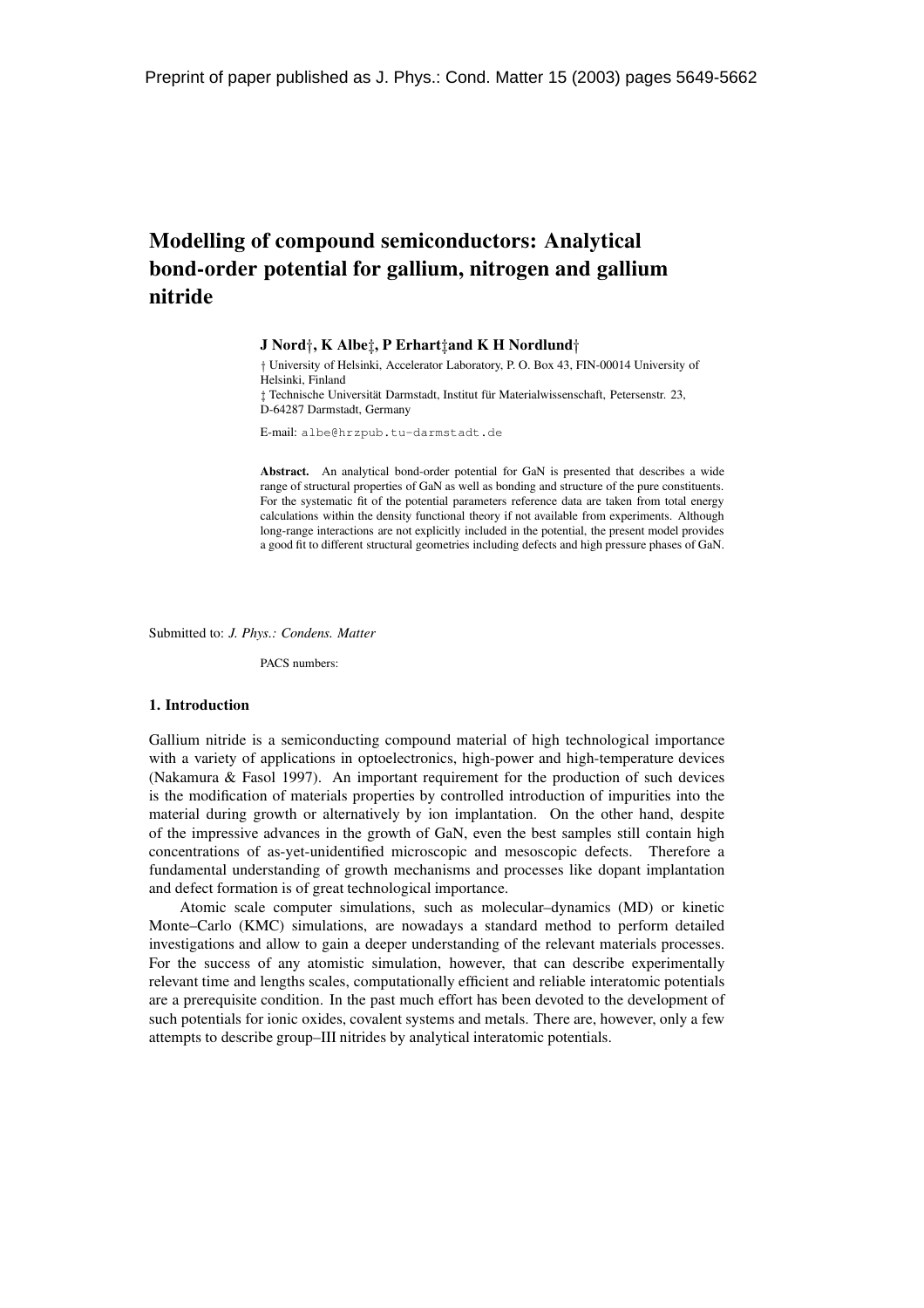## *Analytical bond-order potential for Ga, N and GaN* 2

Gallium nitride is a semiconducting material with mixed covalent-ionic bonds. Therefore an analytical potential in principle has to include a proper description of both the chemical and electrostatic interactions. The latter is usually described by means of coulombic terms in the potential. Due to the long-range forces, however, the computational efficiency is significantly affected. On the other hand, many materials properties, such as amorphization behavior or stacking fault energies, can only be reproduced if the Coulomb interactions as well as the directional character of the covalent bonds are considered in the potential description.

In the past Zapol *et al.* (Zapol et al. 1997) have presented a two-body potential consisting of a long-range Coulombic part and a Buckingham form, where the shell-model approach was used for the nitrogen ions. Although the directional character of the covalent bonding usually requires angular terms, the authors argue that a sum of two body terms with partial charges can account for this. Their model reproduces the wurtzite, zinc-blende and rocksalt structures and was used to calculate defect and surface properties. Angularity was explicitly included in a potential proposed by Wang *et. al* (Wang et al. 2000), where the Coulomb term was combined with a Keating potential. In contrast, an emperical tight-binding formalism that explicitly neglects long-range forces has been derived by Boucher *et al.* (Boucher et al. 1999). Representing Ga and N with an  $sp^3$ -basis set they are able to reproduce some bulk and defect properties of GaN. Another short range potential based on the Stillinger–Weber formalism was proposed by Aïchoune et al. (Aïchoune et al. 2000) and used in a modified version for modelling dislocation core in GaN (Béré & Serra 2002).

All of these potentials give parameter sets for Ga–Ga and N–N mostly fitted from defect configurations. Structural properties of the pure constituents like the  $N_2$  molecule or the  $\alpha$ – Ga structure, however, are not considered in all previous studies and therefore simulations of surfaces (Northrup et al. 2000), defect clusters, growth or melting behavior are not possible.

In the present paper we devise a new analytical bond–order potential for GaN that is able to describe even the pure constituents. In doing so, we follow the same route as chosen in a preceeding paper on gallium arsenide (Albe et al. 2002), where the materials properties of the pure constituents were explicitly included in the fitting scheme. Although long-range interactions are formally neglected, the use of a short-ranged angular dependent potential for modelling the ionic-covalent interaction in GaN can partly be justified by the fact that Madelung energies for this compound are implicitly included in the input data set as taken from experiments or density functional theory (DFT) calculations.

The paper is organized as follows. First, we briefly review the basic algorithm of the potential. Then we give a short description of the fitting scheme and the parametrizations for nitrogen, gallium and GaN, seperately. Finally, we discuss the solubility of nitrogen ind liquid Ga as a first application of the current model.

## **2. Basic methodology and energy functional**

In what follows we briefly report the analytical form of the potential which is discussed in detail in Ref. (Albe et al. 2002). The basic idea is to use a bond-order potential of the Tersoff-Brenner (Brenner 1989) form, where the total potential energy is written as a sum over individual bond energies:

<sup>2</sup>

$$
E = \sum_{i > j} f_{ij}(r_{ij}) \left[ V_{ij}^{R}(r_{ij}) - \frac{B_{ij} + B_{ji}}{2} V_{ij}^{A}(r_{ij}) \right].
$$
 (1)

- 1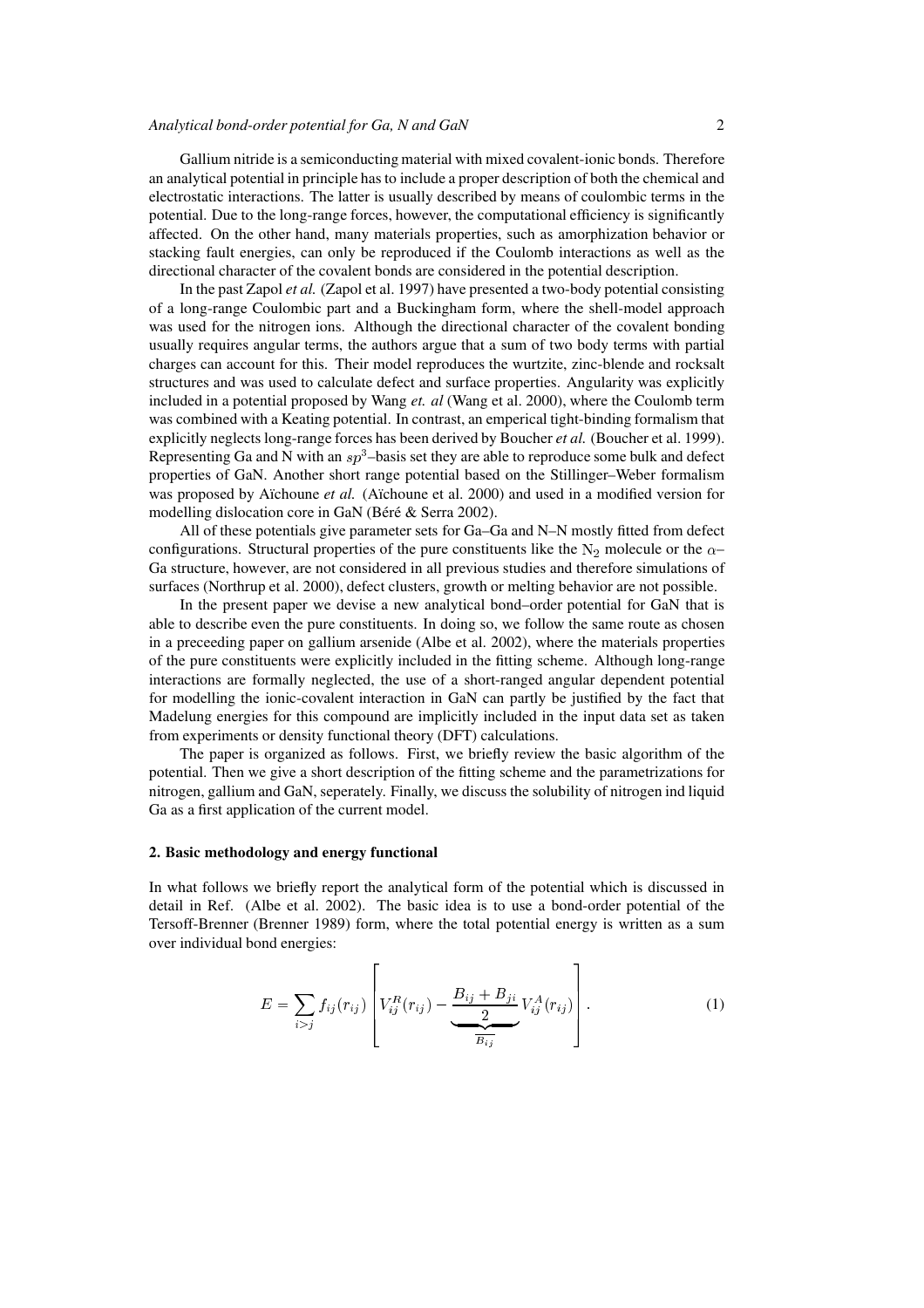The pairlike attractive and repulsive energies are given as Morse-like terms,

$$
V^{R}(r) = \frac{D_o}{S-1} \exp\left(-\beta \sqrt{2S}(r - r_o)\right),
$$
  
\n
$$
V^{A}(r) = \frac{SD_o}{S-1} \exp\left(-\beta \sqrt{2/S}(r - r_o)\right),
$$
\n(2)

that depend on the dimer bond energy  $D<sub>o</sub>$ , the dimer bond distance and the adjustable parameter S. The parameter  $\beta$  can be determined by the ground state oscillation frequency of the dimer. The interaction to the next neighbor sphere is restricted by a cutoff-function

$$
f(r) = \begin{cases} 1, & r \le R - D, \\ \frac{1}{2} - \frac{1}{2} \sin{\pi (r - R)} / (2D) \}, & |R - r| \le D, \\ 0, & r \ge R + D \end{cases}
$$
(3)

where  $D$  and  $R$  are adjustable quantities.

The bond-order parameter  $\overline{B}_{ij}$  includes the angular dependencies, which are necessary to accurately model the deformation of covalent bonds:

$$
B_{ij} = (1 + \chi_{ij})^{-\frac{1}{2}},
$$
  
\n
$$
\chi_{ij} = \sum_{k(\neq i,j)} f_{ik}(r_{ik})g_{ik}(\theta_{ijk}) \exp[2\mu_{ik}(r_{ij} - r_{ik})].
$$
\n(4)

Here again the cutoff-function is included, while the indices monitor the typedependence of the parameters, which is important for the description of compounds. The angular function  $g(\theta)$  is given by:

$$
g(\theta_{ijk}) = \gamma \left( 1 + \frac{c^2}{d^2} - \frac{c^2}{[d^2 + (h + \cos \theta_{ijk})^2]} \right). \tag{5}
$$

If  $r_b$  is the equilibrium bonding distance and  $E_b$  the energy per individual bond, a simple relation that sometimes is called Pauling-relation can be derived and is valid for any bonded structure independent of the specific choice for the bond-order term:

$$
E_b = -D_o \exp\left(-\beta \sqrt{2S}(r_b - r_o)\right). \tag{6}
$$

This equation is used to fit bond lengths and energies of structures with different atomic coordinations by adjusting parameters  $D_o$ ,  $S$ ,  $r_b$  and  $\beta$ .

## **3. Fitting procedure**

The parameter sets for Ga-Ga, N-N, and Ga-N were adjusted independently. Those structures and properties, that are affected by the interplay of the different parameters were not included in the fitting procedure, but were analyzed later. The parameters in the pairlike terms were chosen in accordance to the dimer properties if possible, while the slope of the energybond relation was adjusted to the total energy data by varying <sup>S</sup>. Finally, elastic moduli and structural properties were fitted simultaneously using the Levenberg-Marquardt method (Press et al. 1992).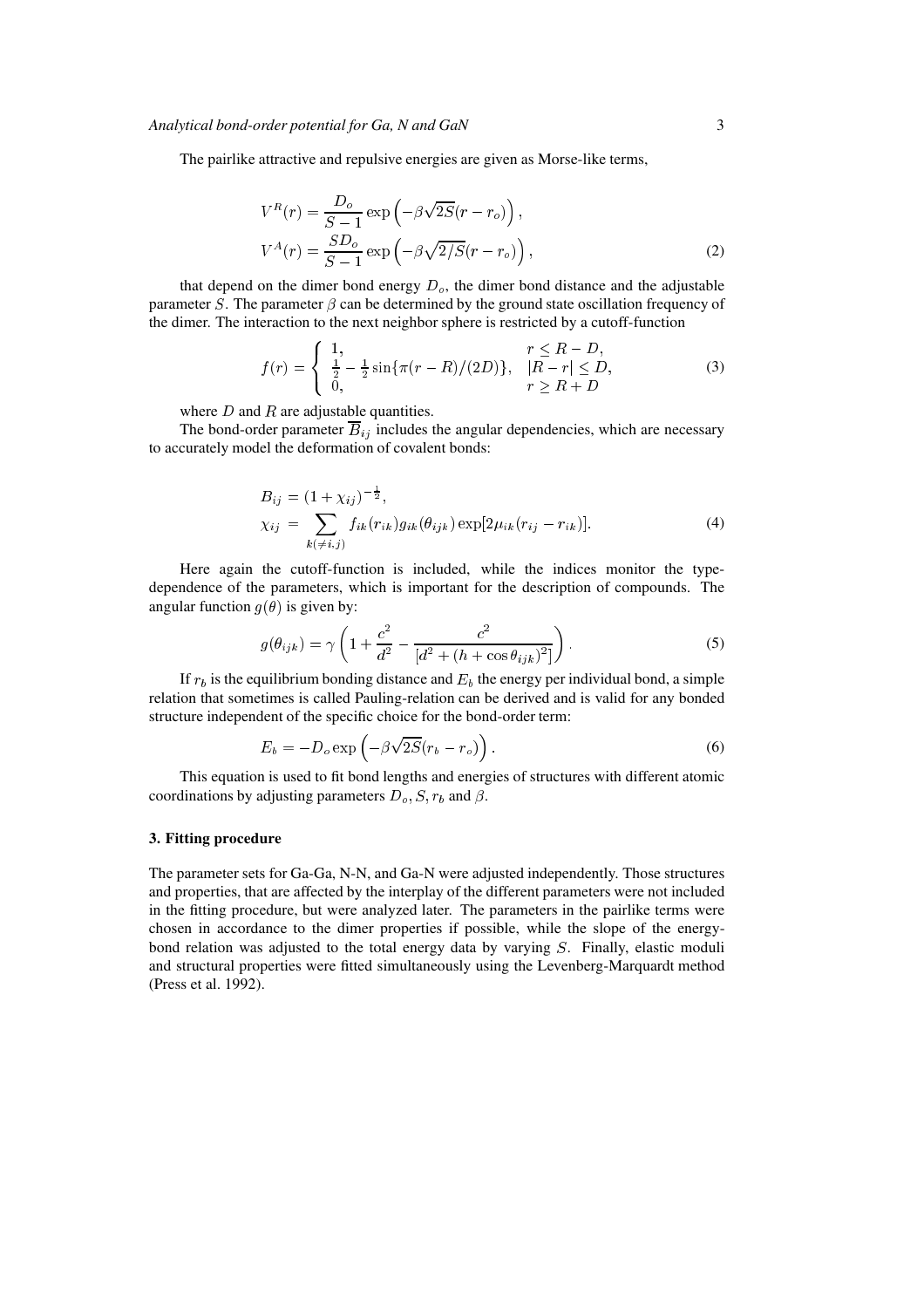|                            |          |          | ╯        |
|----------------------------|----------|----------|----------|
| ij                         | Ga-Ga    | N-N      | Ga-N     |
| $\gamma$                   | 0.007874 | 0.76612  | 0.001632 |
| S                          | 1.11     | 1.4922   | 1.1122   |
| $\beta(\mathrm{\AA}^{-1})$ | 1.08     | 2.05945  | 1.968    |
| $D_e$ (eV)                 | 1.40     | 9.91     | 2.45     |
| $R_e$ (Å)                  | 2.3235   | 1.11     | 1.921    |
| c                          | 1.918    | 0.178493 | 65.207   |
| $\overline{d}$             | 0.75     | 0.20172  | 2.821    |
| $h = \cos(\theta_o)$       | 0.3013   | 0.045238 | 0.518    |
| $2\mu(A^{-1})$             | 1.846    | 0        | 0        |
| $R_{cut}$ (Å)              | 2.87     | 2.2      | 2.9      |
| D(A)                       | 0.15     | 0.2      | 0.2      |
|                            |          |          |          |

**Table 1.** Parameter sets for the three interaction types.

## *3.1. Gallium*

The parametrization for the gallium interaction is the same as used before in the GaAs potential (Albe et al. 2002) (Table 1). In the context of the GaAs potential(Albe et al. 2002), however, the cutoff interval for Ga was taken as  $2.8-3.1 \text{ Å}$ . In GaN the next neighbor distance is shorter and therefore the cutoff-range for the Ga-Ga interaction was readjusted to 2.72-3.02  $Å$ . This prevents that Ga atoms in the second neighbor shell are interacting with each other at low temperatures. This modification affects the thermal properties of the  $\alpha$ -Ga structure as reported in Ref. (Albe et al. 2002), where the longest bond length is 2.7  $\AA$  with the current parameter set. We found that the melting point increases to  $700(100)$  K with the modified range of the Ga-Ga interaction. In this context it should be noted that our cutoff range is similar to that chosen in the empirical TB potential of Boucher *et al.* (Boucher et al. 1999). In contrast to their work, however, we did not have problems to fit the elastic properties of the GaN compound structures using our first neighbor shell model.

## *3.2. Nitrogen*

Diatomic nitrogen is characterized by strong triple covalent bonds and has among the highest binding energy of any molecule. At low temperatures and pressures it forms a molecular crystal with weak van–der–Waals interaction between molecules. It is the only group V element that does not polymerize to single-bonded systems as phosporous and arsenic (A7) do. A couple of years ago Mailhiot *et al.* (Mailhiot et al. 1992) presented a theoretical study based on DFT calculations. They investigated the stability of several crystalline structures and concluded that a cubic structure of nitrogen might form at pressures of about 50 GPa. In recent experiments Eremets *et al.* (Eremets et al. 2001) found evidence for a non-molecular structure of solid nitrogen forming at about 100 GPa which stays stable at ambient pressure for temperatures below 100 K. For fitting the Pauling relation shown in figure 1 we used Mailhots data on the high-symmetric metallic structures fcc, sc, bcc and diamond, but not the polymeric modifications.

It turned out that a reasonable description of all energies was only possible by choosing a ground state frequency of 1840  $\text{cm}^{-1}$  that is somewhat lower than the theoretical prediction of 2291  $\text{cm}^{-1}$ . The final parameter set provides a very good description of the reference bond lengths and energies. As can be seen from table 2 the theoretical bulk moduli as given by Mailhiot *et al.* (Mailhiot et al. 1992) are consistently higher than the values obtained with the analytical potential. This is a direct consequence of the choice for the parameter  $\beta$  or equivalently the lower ground state oscillation frequency  $\omega$  of the diatomic molecule. At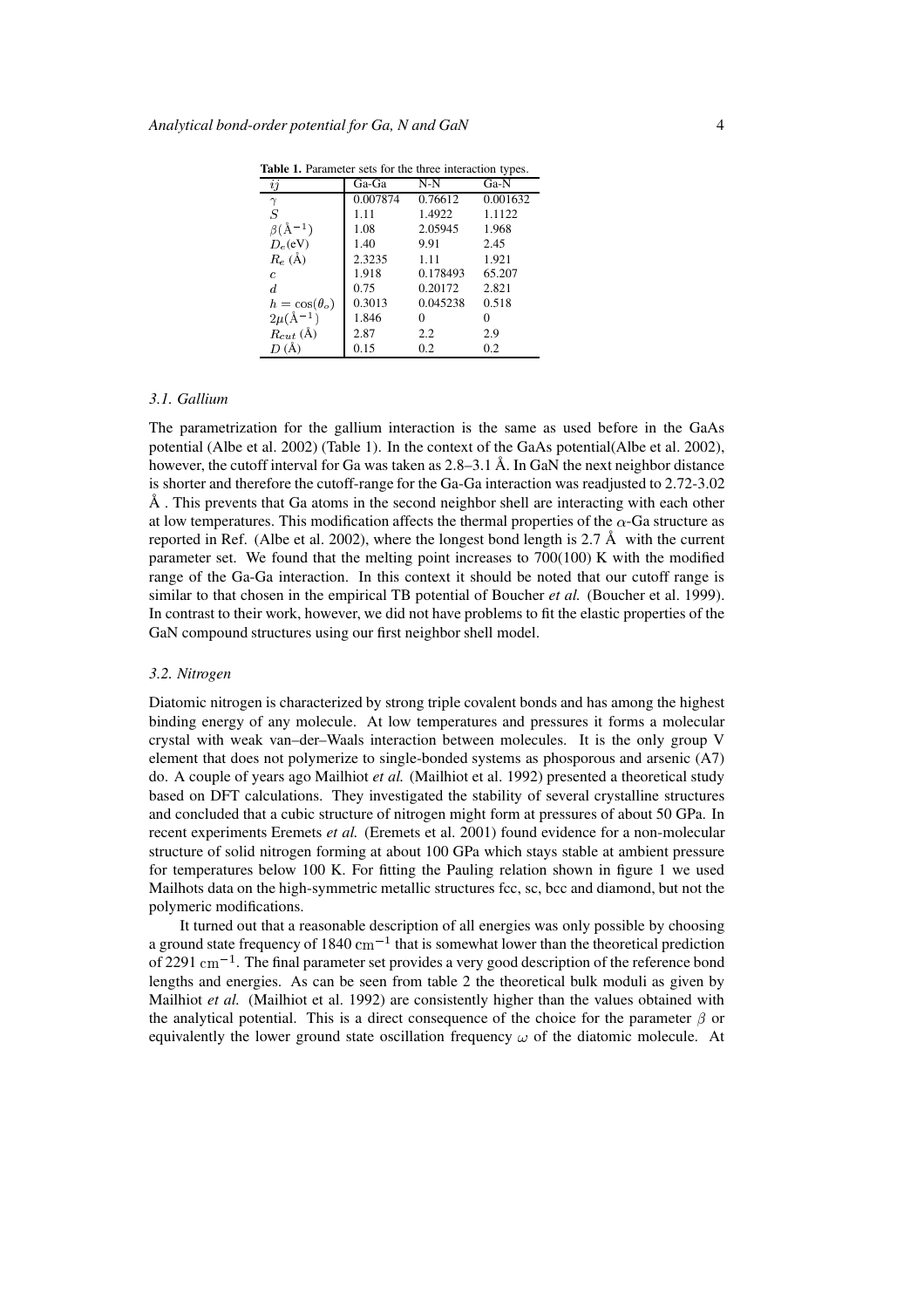**Figure 1.** Semi-logarithmic plot of the bond energy/bond length relation for different Nstructures: Shown are results calculated with the analytical potential compared to LDA calculations of Mailhiot et al. (Mailhiot et al. 1992).



**Table 2.** Energy and structural parameters of different nitrogen phases.

| ັັ<br>$\overline{N_2}$               | LDA [(Mailhiot et al. 1992)] | Exper.                       | Anal. Pot. |
|--------------------------------------|------------------------------|------------------------------|------------|
| $r_o(A)$                             |                              | 1.11                         | 1.11       |
| $D_0$ (eV)                           |                              | 9.91                         | 9.91       |
| $\omega_{\rm o}$ (cm <sup>-1</sup> ) |                              | 2291 (Huber & Herzberg 1979) | 1840       |
| $\ln N_3$                            |                              |                              |            |
| $r_o(A)$                             |                              |                              | 1.272      |
| $E_{coh}$ (eV)                       |                              |                              | $-3.712$   |
| graphite                             |                              |                              |            |
| $r_{o}(\AA)$                         |                              |                              | 1.515      |
| $\rm E_{coh}$ (eV)                   |                              |                              | $-3.513$   |
| diamond                              |                              |                              |            |
| $a_o(A^3)$                           | 4.10                         |                              | 4.044      |
| $E_{coh}$ . (eV)                     | $-2.145$                     |                              | $-2.022$   |
| B(GPa)                               | 218.83                       |                              | 117.7      |
| sc                                   |                              |                              |            |
| $a_{o}$ $(A^{3})$                    | 1.84                         |                              | 1.837      |
| $E_{coh}/f.u.$ (eV)                  | $-2.235$                     |                              | $-2.231$   |
| B(GPa)                               | 228.21                       |                              | 175.7      |
| bcc                                  |                              |                              |            |
| $a_o(A^3)$                           | 2.41                         |                              | 2.391      |
| $E_{coh}$ (eV)                       | $-1.135$                     |                              | $-1.297$   |
| B(GPa)                               | 212.81                       |                              | 119.0      |
| fcc                                  |                              |                              |            |
| $a_o(A^3)$                           | 3.08                         |                              | 3.167      |
| $E_{coh}$ (eV)                       | $-0.895$                     |                              | $-1.086$   |
| B(GPa)                               | 167.68                       |                              | 101.3      |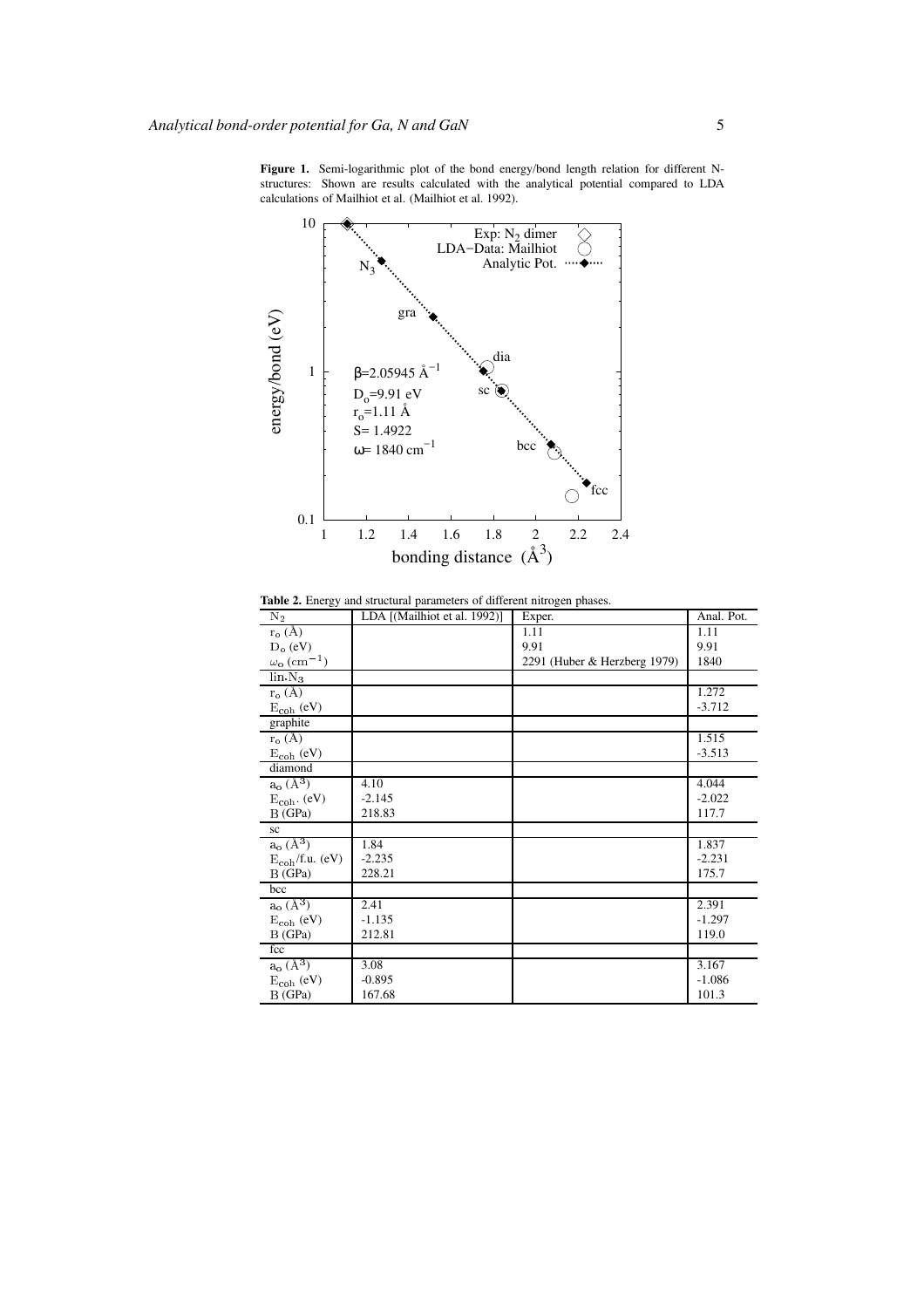this point the formalism is not flexible enough to reproduce the Pauling-relation using the reference value for  $\omega$ .

With the current parameter set a number of quenching simulations were performed. From these we were not able to spot artificial spurious minima and the  $N_2$  molecule always appeared as the thermodynamically stable ground structure.

#### *3.3. Gallium Nitride*

The increasing interest in GaN has not only stimulated a large number of experimental studies but also quantum-mechanical based calculations of bulk properties (Muñoz  $\&$ Kune 1991, Kim et al. 1997, Shimada et al. 1998, Stampfl & van de Walle 1999, Serrano et al. 2000, Limpijumnong & Lambrecht 2001*a*, Limpijumnong & Lambrecht 2001*b*), defects (Neugebauer & Walle 1994, Boguslawski et al. 1995, Mattila et al. 1996, Mattila & Nieminen 1997, Gorczyca et al. 1999, Gorczyca et al. 1997, Northrup 2002) and surfaces (Northrup & Neugebauer 1996, Miotto et al. 1999, Northrup et al. 2000). The more ionic of the compound semiconductors exhibit a high-pressure phase transition from the tetrahedrally bonded structure to an octahedrally bonded structure, which has been investigated both experimentally (Ueno et al. 1994) and theoretically (Limpijumnong & Lambrecht 2001*a*) for GaN. In the present context we used results of density functional theory calculations on the structure and energy of different solid GaN phases of Serrano *et al.* (Serrano et al. 2000) as well as data of Muñoz and Kunc (Muñoz & Kune 1991).

The dimer properties of the diatomic molecule GaN have to our knowledge only been calculated by Kandalam *et al.*(Kandalam et al. 2000) using nonlocal density functional theory. They report a bond distance of 2.06  $\AA$ , which is well above the next neighbor distance in tetrahedrally bonded GaN, and therefore cannot be fitted with the present analytical formalism. We therefore decided to choose a dimer bonding distance of 1.921  $\AA$  , while keeping the bond energy at the theoretical value. Moreover, we found that the ground state

**Figure 2.** Semi-logarithmic plot of the bond energy/bond length relation for different GaNstructures: Shown are the results of the analytical potential and literature values of DFTcalculations (Muñoz & Kune 1991, Serrano et al. 2000, Kandalam et al. 2000)

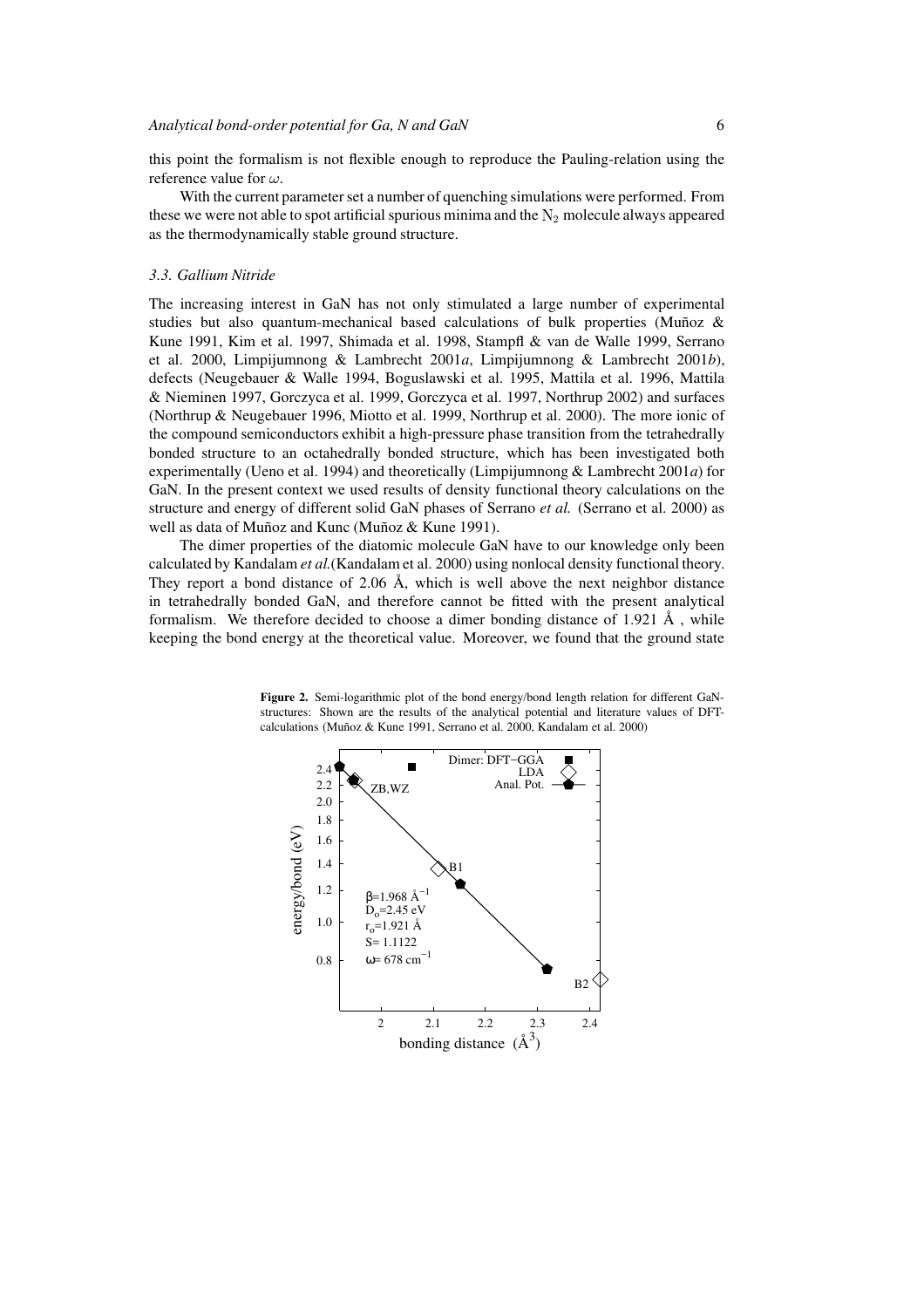| GaN dimer                            | LCAO (Kandalam et al. 2000) | Exp. †      | Anal. Pot. |
|--------------------------------------|-----------------------------|-------------|------------|
| $r_o(A)$                             | 2.06                        |             | 1.921      |
| $D_0$ (eV)                           | 2.45                        |             | 2.45       |
| $\omega_{\rm o}$ (cm <sup>-1</sup> ) | 447                         |             | 678        |
| Zincblende GaN                       | LDA (Serrano et al. 2000)   |             |            |
| $a_o(A^3)$                           | 4.497                       | 4.50        | 4.498      |
| $E_{coh}/f.u.$ (eV)                  | 9.048                       |             | 9.056      |
| B(GPa)                               | 196                         |             | 205        |
| B'                                   | 4.2                         |             | 4.14       |
| Wurtzite GaN                         |                             |             |            |
| $a_o(A^3)$                           | 3.180                       | 3.190       | 3.180      |
| c/a                                  | 1.632                       | 1.627       | 1.633      |
| $r_o(A^3)$                           | 1.948                       | 1.956       | 1.948      |
| u                                    | 0.376                       | 0.377       | 0.375      |
| $E_{coh}/f.u.$ (eV)                  | 9.058                       | 9.058       | 9.056      |
| $E_{bond}$ (eV)                      | 2.264                       | 2.264       | 2.263      |
| B(GPa)                               | 196                         | 188-245     | 205        |
| B'                                   | 4.3                         | $3.2 - 4.3$ |            |
| $T_{melt}$ (K)                       |                             |             |            |
| B1                                   | LDA [(Muñoz & Kune 1991)]   |             |            |
| $a_o(A^3)$                           | 4.225                       |             | 4.304      |
| $E_{coh}/f.u.$ (eV)                  | 8.150                       |             | 7.460      |
| B(GPa)                               | 240                         |             | 233.0      |
| B'                                   | 4.5                         |             | 4.7        |
| B <sub>2</sub>                       |                             |             |            |
| $a_o(A^3)$                           | 2.802                       |             | 2.676      |
| $E_{coh}/f.u.$ (eV)                  | 5.75                        |             | 6.09       |
| B(GPa)                               |                             |             | 230.8      |
| B'                                   |                             |             | 5.0        |

**Table 3.** Energy and structural parameters of different GaN-phases. Given are experimental values and theoretical results from DFT-calculations in comparison to the corresponding numbers as described with the analytical model.

 $\dagger$  Data reported in Ref. (Serrano et al. 2000)

oscillation frequency as determined by DFT-calculations (Kandalam et al. 2000) is too small to describe the bond stiffness, correctly. Therefore we adjusted the parameter  $\beta$  in such way that the bulk moduli of the solid GaN structures are well reproduced. After  $\beta$  and S were adjusted using the Pauling relation shown in figure 2, the remaining parameters were fitted by taking into account structures and energies of all high pressure phases listed in table 3 as well as elastic properties.

For fitting the bulk properties of GaN in wurtzite and high pressure structures the cohesive energies are required. Interestingly the values from literature are fairly diverse. If we take the cohesive energies of  $N_2$  as 9.91 eV/molecule and 2.81 eV/atom for the cohesive energies of solid  $\alpha$ -Ga, then the corresponding experimental values for the cohesive energy of w-GaN are 8.96 eV/f.u. (Harrison 1989), 9.4 eV/f.u. (Edgar 1994) and 11.4 eV/f.u. (Jones & Rose 1984). In the present context we took 9.058 eV/f.u. for the cohesive energy of w-GaN as reported in the work of Stampfl *et al.* (Stampfl & van de Walle 1999). This is close to the theoretical average of DFT calculations obtained in local and nonlocal approximation. All other energies listed in table 3 were taken relative to this number. With S=1.1122 the B2 (CsCl) as well as the B1 (NaCl) structure can be well reproduced. The calculated bulk modulus for the B1 phase is 233 GPa compared to 240 GPa from the LDFT-calculation (Serrano et al. 2000).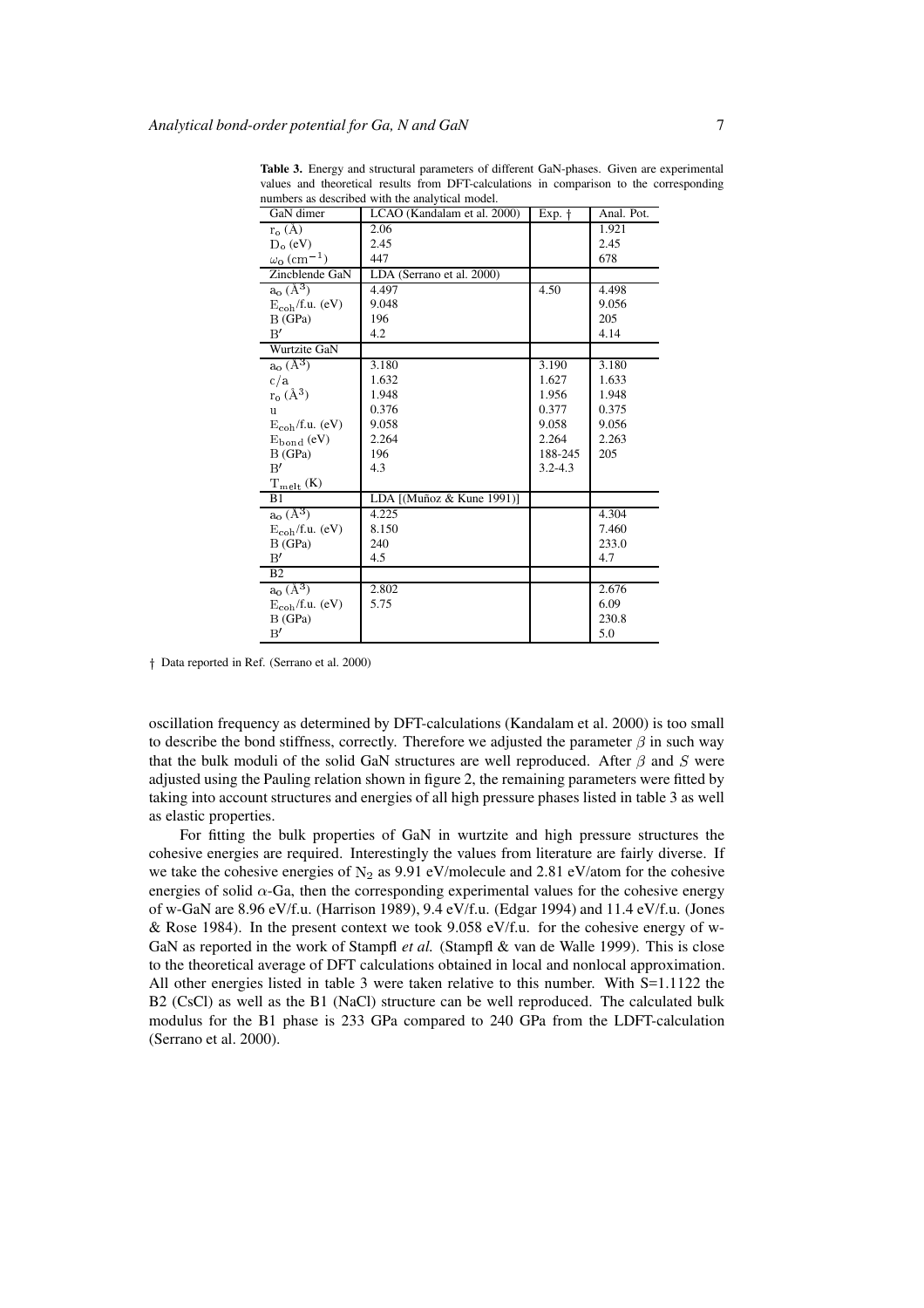n.d.) ZB | Calc. † | Calc. † | Calc. † | Exp. † | Exp. † | Exp. † | CBP † | Anal. Pot  $c_{11}$  | 285 | 282 | 293 | | | | 300 | 287  $c_{12}$  161 159 159 159 159 169  $c_{44}$  | 149 | 142 | 155 | | | | | | 160 | 128  $c_{44}^o$ <sup>44</sup> 202 200 244 B 202 200 204 1 227 208 WZ  $c_{11}$  350 367 367 390 365 377 386 347  $\star$  354 346 363 1 377 343  $c_{12}$  140 140 154 135 145 145 154 154  $\star$  150 148 147 139 183 159  $c_{13}$  104 103 103 106 114 114 141 141  $\star$  | 103 | 105 | 100 | | | | | | | | | 121 | 123  $c_{33}$  376 405 405 398 381 209 391 381  $\star$  401 389 410  $\vert$  440 440 379  $c_{44}$  101 | 95 105 109 81.4 115 81  $\star$  77 76 83 70 72  $c_{66}$  115 116 123 115 109 113 98  $\star$  | 101 | 99 | 108 | | | | | 97 | 92 B | 197 | 202 | 210 | 204 | 173 | 227 | 208  $\star$  202 200 204 1 227 208

**Table 4.** Elastic constance for zinc-blende and wurtzite GaN. Lines label with a star (\*) indicate elastic constants calculated with the transformation method of Martin(Martin 1972,

LDA pseudopotential calculation (Shimada et al. 1998)

FP-LMTO LDA calc. (Kim et al. 1997)

LDA pseudopotential calculation (Wright 1997)

Brillouin scattering (Polian et al. 1996)

Brillouin scattering (Yamaguchi et al. 1997)

<sup>y</sup> Resonance Ultrasound (Schwarz et al. 1997)

Coulomb-Buckingham potential (Zapol et al. 1997)

The elastic moduli of wurtzite GaN have been studied experimentally (Polian et al. 1996, Yamaguchi et al. 1997, Schwarz et al. 1997) and theoretically (Kim et al. 1996, Kim et al. 1997, Wright 1997, Shimada et al. 1998) by a number of groups. Their results are listed in table 4 and show significant deviations. This is most likely due to the fact that internal strain leads to atomic relaxations, which is treated differently by the relaxation procedures applied. Therefore we decided to fit the potential parameters to the elastic properties of zinc-blende GaN, where only the shear modulus  $c_{44}$  is affected by internal strain, and then to validate the results for *w*-GaN.

Since both structures are characterized by identical tetrahedral building blocks, the elastic tensor of the wurtzite structure  $(c^w i j)$  can be directly obtained from the moduli of the zinc-blende structure  $(c_{ij}^z)$ , if structural differences of the third and fourth neighbor shells are negligible. Martin devised a transformation procedure (Martin 1972, n.d.) for wurtzite structures with an ideal  $c/a$  ratio and ideal displacement vector  $u$ , which can be summarized by

$$
\begin{pmatrix} c_{11}^{w} \\ c_{12}^{w} \\ c_{13}^{w} \\ c_{33}^{w} \\ c_{44}^{w} \\ c_{66}^{w} \end{pmatrix} = \frac{1}{6} \begin{pmatrix} 3 & 3 & 6 \\ 1 & 5 & -2 \\ 2 & 4 & -4 \\ 2 & -2 & 2 \\ 1 & -1 & 4 \end{pmatrix} \begin{pmatrix} c_{11}^{z} \\ c_{12}^{z} \\ c_{44}^{z} \end{pmatrix} - \begin{pmatrix} \frac{\Delta^{2}/\overline{c_{44}^{w}}}{\Delta^{2}/\overline{c_{44}^{w}}} \\ 0 \\ \frac{\Delta^{2}/\overline{c_{46}^{w}}}{\Delta^{2}/\overline{c_{44}^{w}}} \end{pmatrix}
$$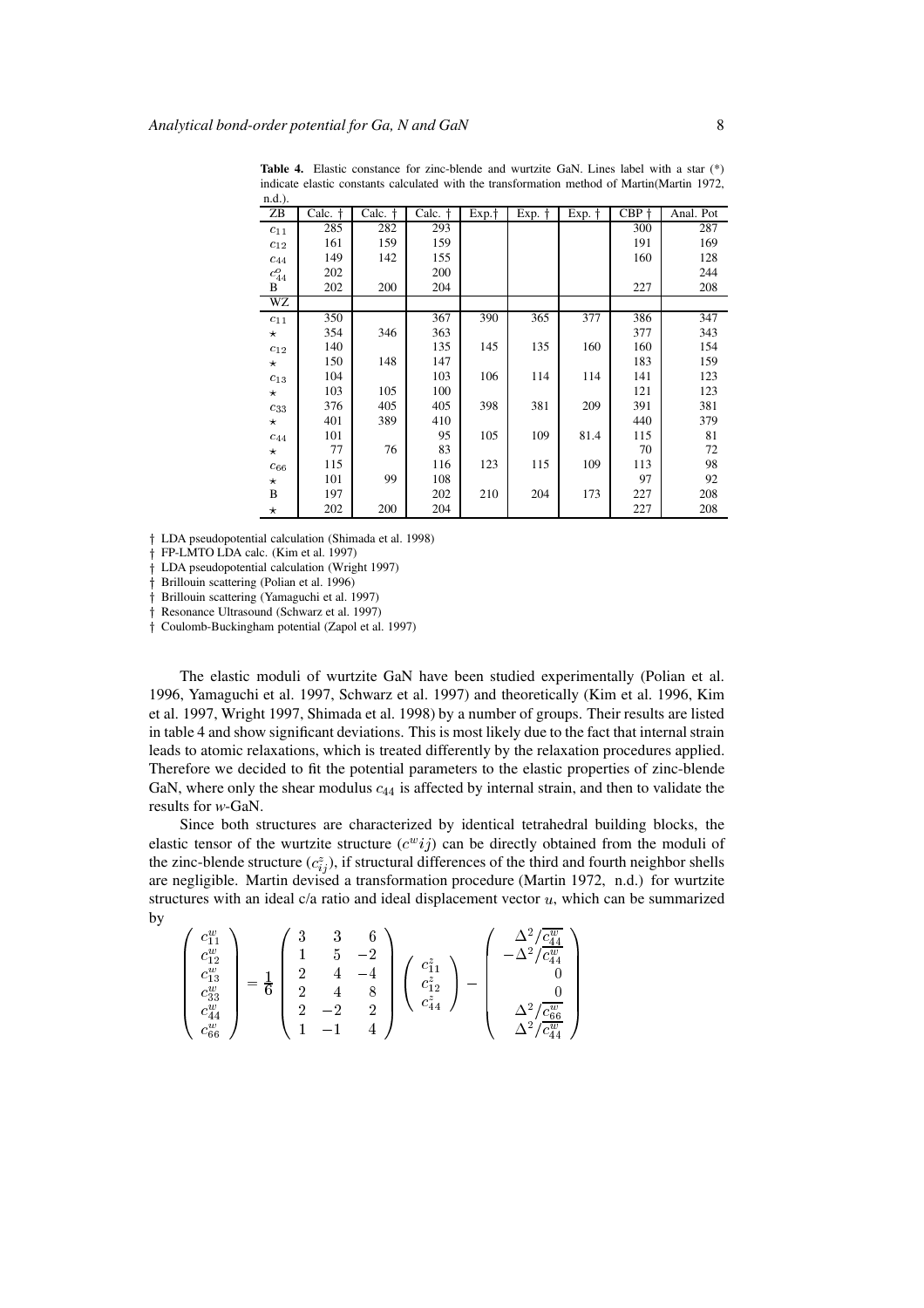*Analytical bond-order potential for Ga, N and GaN* 9

with  $\Delta = \frac{\sqrt{2}}{6}$  $\frac{\sqrt{2}}{6}(c_{11}^z - c_{12}^z - 2c_{44}^z)$  and  $c_{66}^w = 1/2(c_{11}^w - c_{12}^w)$ . The unrelaxed moduli  $\overline{c_{ij}^w}$  are obtained by applying the transformation matrix only without taking into account the second correction term. Since our short-ranged model potential cannot distinguish the different stacking sequences and predicts an ideal c/a ratio, it is appropriate for testing Martin's transformation method.

For fitting the elastic moduli, we have used the static elastic moduli for zinc-blende GaN as given by Shimamura *et al.*(Shimada et al. 1998). With the final parameter set all tensor components were calculated direcly by molecular statics allowing for full internal relaxations. The results compared to the transformation method and literature data are given in table 4. All elastic moduli are well reproduced within the uncertainty limits of the reference data. The relative differences of directly calculated values and those obtained by the transformation procedure are most significant for  $c_{44}$ . Since our model fullfills all formal criteria of the transformation method, these differences are due to relaxations of the 3. and 4. neighbor shells and some influence of the relaxation method. Please note, that the results reported by Zapol *et al.* (Zapol et al. 1997) for their Coulomb-Buckingham potential show a similarly good agreement with experiments and data calculated by DFT methods, although the bulk modulus is too high. The lacking angular dependency only seems to affect  $c_{12}^z$  and  $c_{13}^w$ .

## **4. Defect properties**

Although there has been much progress in growing GaN during the last decade, there are many open questions related to native point defects and impurities. The sources of n-conductivity and yellow luminescence, for example, are still under discussion and the state of knowlegde on electronic properties of defects in GaN in general is still far from being complete, although there is a number of recent theoretical studies (Neugebauer & Walle 1994, Boguslawski et al. 1995, Mattila et al. 1996, Mattila & Nieminen 1997, Gorczyca et al. 1999, Gorczyca et al. 1997).

The formation energy of a defect in neutral charge state is given by

$$
\Omega_D = E_{tot}(q) - n_{Ga} \mu_{Ga} - n_N \mu_N \tag{7}
$$

where  $n_{Ga}$  and  $n_N$  are the number of gallium and nitrogen atoms and  $\mu_{Ga}$  and  $\mu_N$  the corresponding chemical potentials.

The chemical potentials of the pure constituents can vary depending on the chemical environment, but are limited by the chemical potentials of solid gallium  $\mu_{Ga}^s$  and gaseous nitrogen  $\mu_{N_2}^g$ . Since the boundary condition  $\mu_{Ga} + \mu_N = \mu_{GaN}^g = \mu_{N_2}^g + \mu_{Ga}^g + \Delta H_f$  applies, where  $\mu_{GaN}^s$  is the chemical potential and  $\Delta H_f$  the formation energy of *w*-GaN, respectively, the defect formation energy at zero temperature can be rewritten as follows (Qian et al. 1988):

$$
\Omega_D(\mu_{Ga}, \mu_N) =
$$
\n
$$
E_D - \frac{1}{2}(n_{Ga} + n_N)\mu_{GaN}^s - \frac{1}{2}(n_{Ga} - n_N)(\mu_{Ga}^s - \mu_{N_2}^g)
$$
\n
$$
-\frac{1}{2}(n_{Ga} - n_N)\Delta\mu,
$$
\n(8)

where  $\Delta \mu$  is restricted to the range  $-\Delta H_f < \Delta \mu < \Delta H_f$ .

Fairly diverse results were reported in literature on the formation energies of interstitials, which strongly depend on the charge state, while the data for antisites and vacancies are widely consistent. A major caveat, however, in comparing our results with theoretical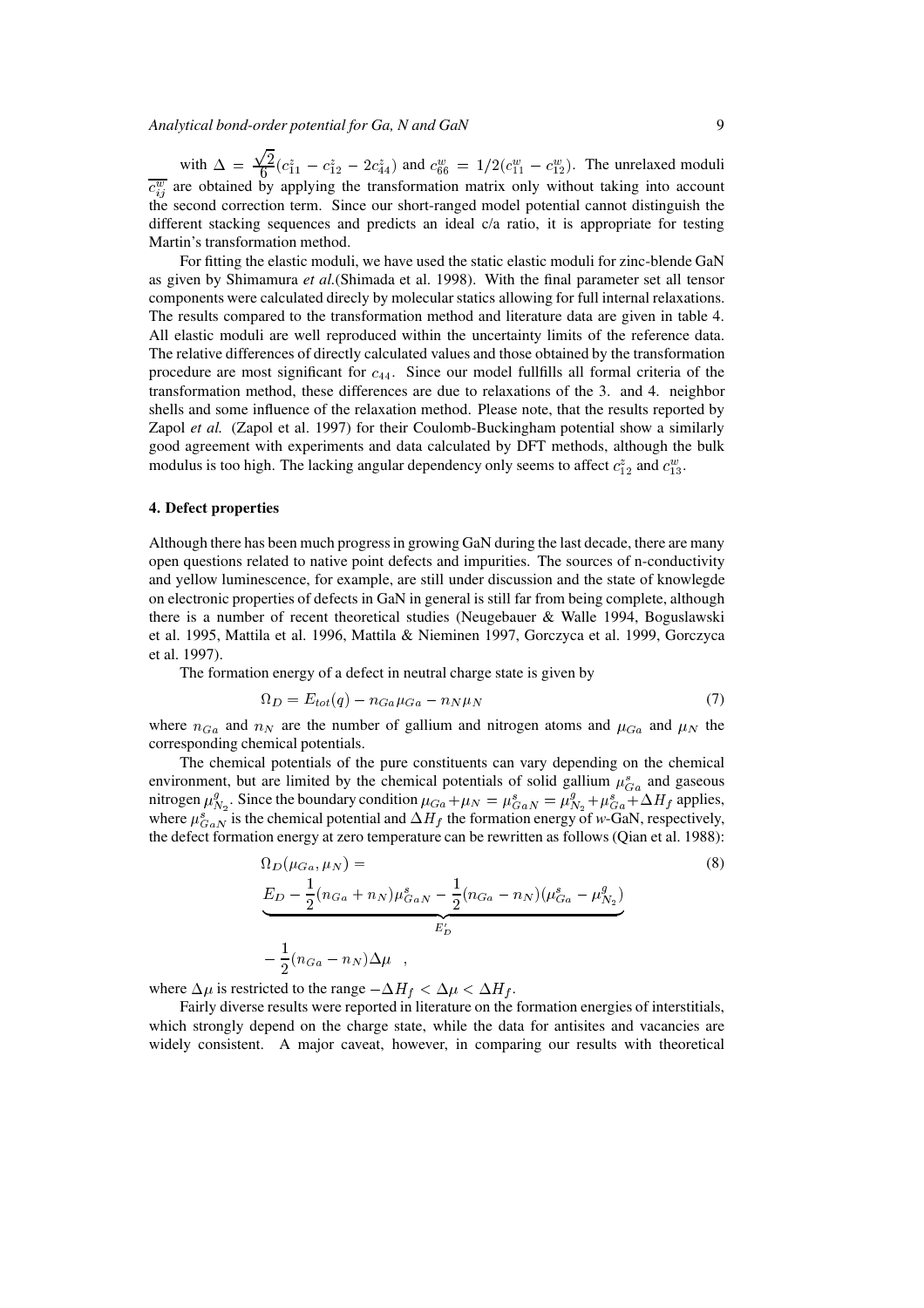values from literature is that different authors have been using fairly diverse values for the chemical potentials. In our calculation we have chosen  $\mu_{N_2}^g$ =9.91/2 eV,  $\mu_{Ga}^s$ =2.81 eV and  $\Delta H_f$ =1.29 eV, which are the formation energies of the corresponding structures as given by the present potential. Moreover, it should be noted that most total energy calculations are carried out at fixed volumes and therefore neglect the defect formation volumina.

Although the present analytic potential cannot account for charge effects, the basic requirement was to reproduce the hierarchy in formation energies of the different point defects, which are to a large extent determined by the significant difference in the atomic covalent radii of nitrogen and gallium atoms. Defects were investigated for a system that was thermally equilibrated at 600K and then slowly cooled down to 0 K at zero pressure. The defect formation energy then was determined from the potential energy  $E_D$  of the cell containing the defect.

The minimum energy position for interstitials was obtained by relaxing 100 cells with random interstitial position. All our defect simulations contained 64 atoms. Since strong internal relaxations may lead to finite size effects, simulations were repeated with a larger cell of 512 atoms.

The corresponding defect formation energies are given in table 5.

| шљ.                |            |            |         |            |              |            |              |
|--------------------|------------|------------|---------|------------|--------------|------------|--------------|
| defect             | $\Omega_D$ | $\Omega_D$ |         | $\Omega_D$ | $\Omega_D$ † | $\Omega_D$ | $\Omega_D$ † |
|                    | 64 at.     | 512 at.    | 512 at. |            |              |            |              |
| $V_{Ga}$           | 4.4        | 4.4        | 3.0     | 6.8        |              | 6.3        |              |
| $V_N$              | 1.5        | 1.4        | $-12$   | 1.2        |              | 4.6        |              |
| $V_{Ga}$ (Ga-rich) | 5.7        | 5.7        | 3.0     |            | 8.5          |            | 8.1          |
| $V_N$ (Ga-rich)    | 0.2        | 0.1        | $-12$   |            | 1.0          |            | 3.2          |
| $Ga_N$             | 3.3        | 3.0        | 7.2     | 6.8        |              | 10.5       |              |
| $N_{Ga}$           | 5.9        | 5.2        | 7.7     | 5.2        | 5.7          | 5.8        |              |
| $I_N$              | 5.7        | 5.7        | 24      | 3.2        |              |            |              |
| $I_{Ga}$           | 5.5        | 5.5        | 22      | 4.1        |              |            |              |

**Table 5.** Defect formation energies and volume changes for some defects in GaN. The values are for N-rich conditions unless otherwise stated. Energies are given in eV, formation volumes in  $\lambda^3$ .

<sup>y</sup> LDA-DFT pseudopot. calc.,Ref. (Neugebauer & Walle 1994)

LDA-DFT pseudopot. calc., calculated in ZB, Ref. (Mattila et al. 1996, Mattila & Nieminen 1997)

<sup>y</sup> DFT-LMTO calc., Ref. (Gorczyca et al. 1999)

<sup>y</sup> Car-Parinello, Ref. (Boguslawski et al. 1995)

Obviously, the potential is describing the nitrogen vacancy very well, which is the most important point defect in GaN. Even the other point defects are reproduced with good accuracy, taking into account the uncertainties of the reference data. Only the formation energy of the Ga antisite, which should be the energetically least favored defect, is significantly too small. Finite size effects are only significant for the antisite defects and the gallium vacancy, where atomic relaxations exceed the 64 atoms cell.

For the N-intersitital we find a minimum energy configuration in a split interstital state with N-N separation of 1.16 Å. The *ab-initio* calculations predict a similar configuration, but with a somewhat greater N-N separation of about 1.25  $\AA$ (Neugebauer & Walle 1994, Boguslawski et al. 1995). The equilibrium position of the Ga interstitial has been found to be strongly charge dependent in *ab-initio* (Neugebauer & Walle 1994) calculations. Our model predicts a displacement in the same direction as the DFT, but the relaxation is smaller (for the neutral charge state). However, for higher charge states the difference decreases due to the reduced relaxation in the *ab-initio* model. In wurtzite GaN there are two high symmetry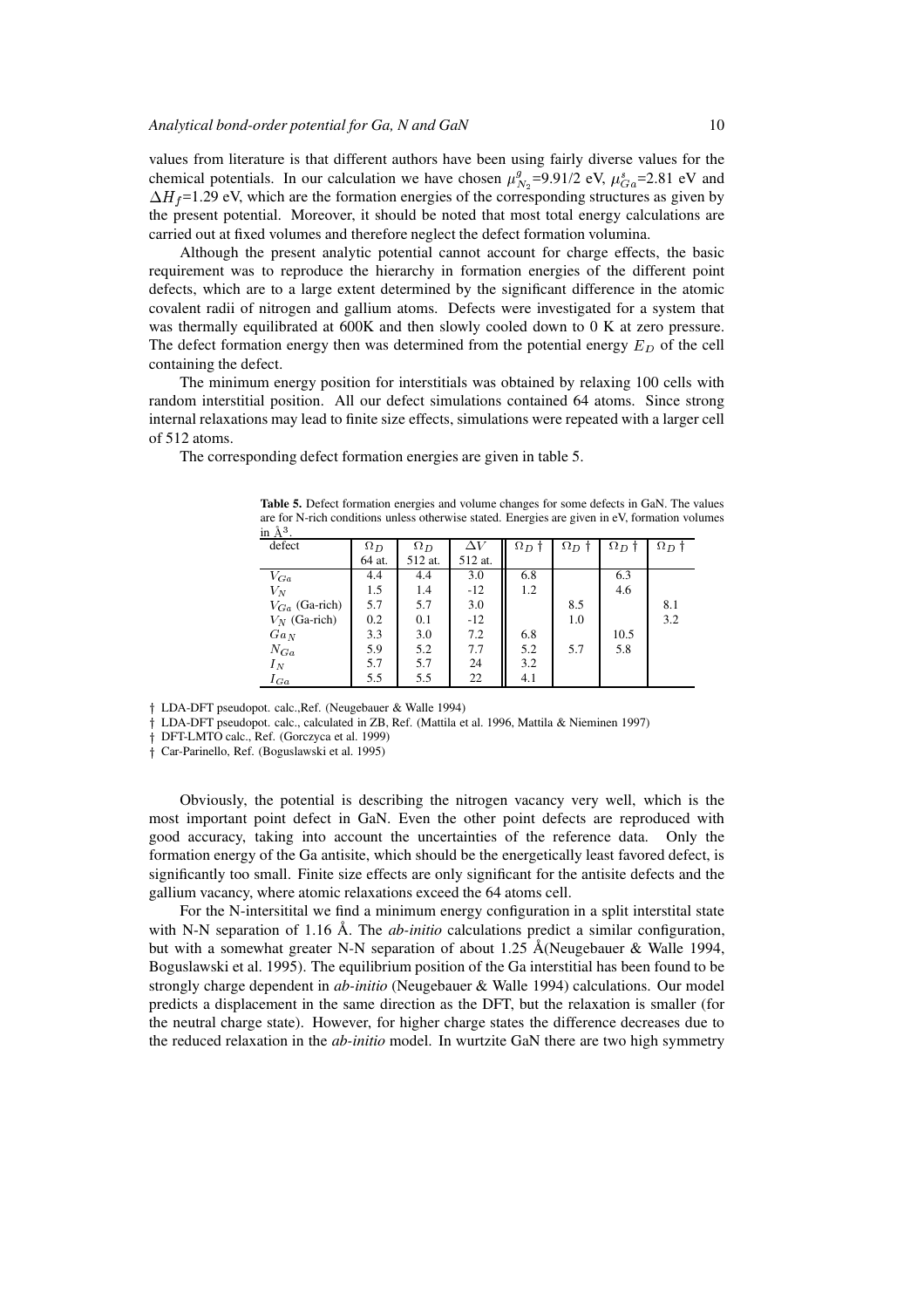interstitial positions, *T* and *O*. The *T* site is located in the middle of nonbonded Ga and N atoms with two nearest neighbors and six next nearest neighbors.

The Ga(O) interstitial has six nearest neighbors and moves about 0.4 Å from the ideal position during relaxation, which is in agreement with DFT calculations. Also, the energy difference between T and O sites is small, as in *ab-initio* calculations.The energy difference of the  $Ga(O)$  and  $Ga(T)$  sites is found to be very small in our model in agreement with DFT calculations(Neugebauer & Walle 1994).

Here, it should be noted again that none of the defect properties reported here has been used for fitting the potential parameters, but are just the result of the potential formalism.

### **5. Melting point**

The melting point of GaN is not known due to experimental difficulties related to the very high temperature and  $N<sub>2</sub>$  pressure necessary for melting. Experiments in a high pressure anvil cell showed that GaN does not melt at temperatures as high as 2573 K at 68 kbar (Edgar 1994).

For testing the melting behavior we used two kinds of simulations. One consisted of heating up crystalline cells until they melt, and subsequently cooling them slowly (over 100 ps - 10 ns) to 0 K, checking that the final structure is higher in potential energy than the desired ground state. Although this method is good for finding structures with energy minima far below the ground state, it is not good enough to spot minima lying just slightly lower ( $\sim$ 0.1 eV) in energy than the desired state. To test the potential against such local minima, we used simulations of a liquid and solid in equilibrium (the same simulations were also used to determine the melting point, see below). If other energy minima are present, a phase transition to the lower minimum is likely to be initiated at the liquid-solid interface over long time scales.

The cutoff values of the potential were not systematically optimized in the fit of the potential to the different phases. Hence we could somewhat modify them to obtain a better fit to the melting point. Possible cutoff values were limited from below by the nearest neighbour distance of the fitted structures of materials. The second nearest neighbour defined an upper limit. The final cutoff was then chosen by testing several values between these limits for melting properties.

The melting properties of the potential model were tested by simulating a 5000 atom system at several temperatures and pressures. The simulation box, which initially consisted of liquid and crystalline phases, was equilibrated near the predicted melting point. Berendsen pressure control (Berendsen et al. 1984) to zero pressure was used in the melting simulations, independently in the x, y and z dimensions.

The equilibrated system was simulated for 1 - 5 ns at several temperatures. Since crystallization was observed at 3000 K and 20 kbar, and the system melted completely at 4000 K, we conclude that the melting point at this pressure is  $3500\pm500$  K. This is in a reasonable agreement with the theoretical estimate of the melting point of about 2791 K at 45 kbar (Vechten 1973).

## **6. Solubility**

Additionaly, we employed the potential to study the solubility of atomic N in liquid Ga at temperatures and pressures typical for the direct high-pressure synthesis of GaN (Bo´ckowski 1999) using molecular dynamics (MD) and Monte-Carlo (MC) simulations. Initially, the simulation cell contained randomly phases of Ga and  $N<sub>2</sub>$  separated by a sharp interface. The system consisted of 1500 atoms and roughly twice as many Ga atoms as N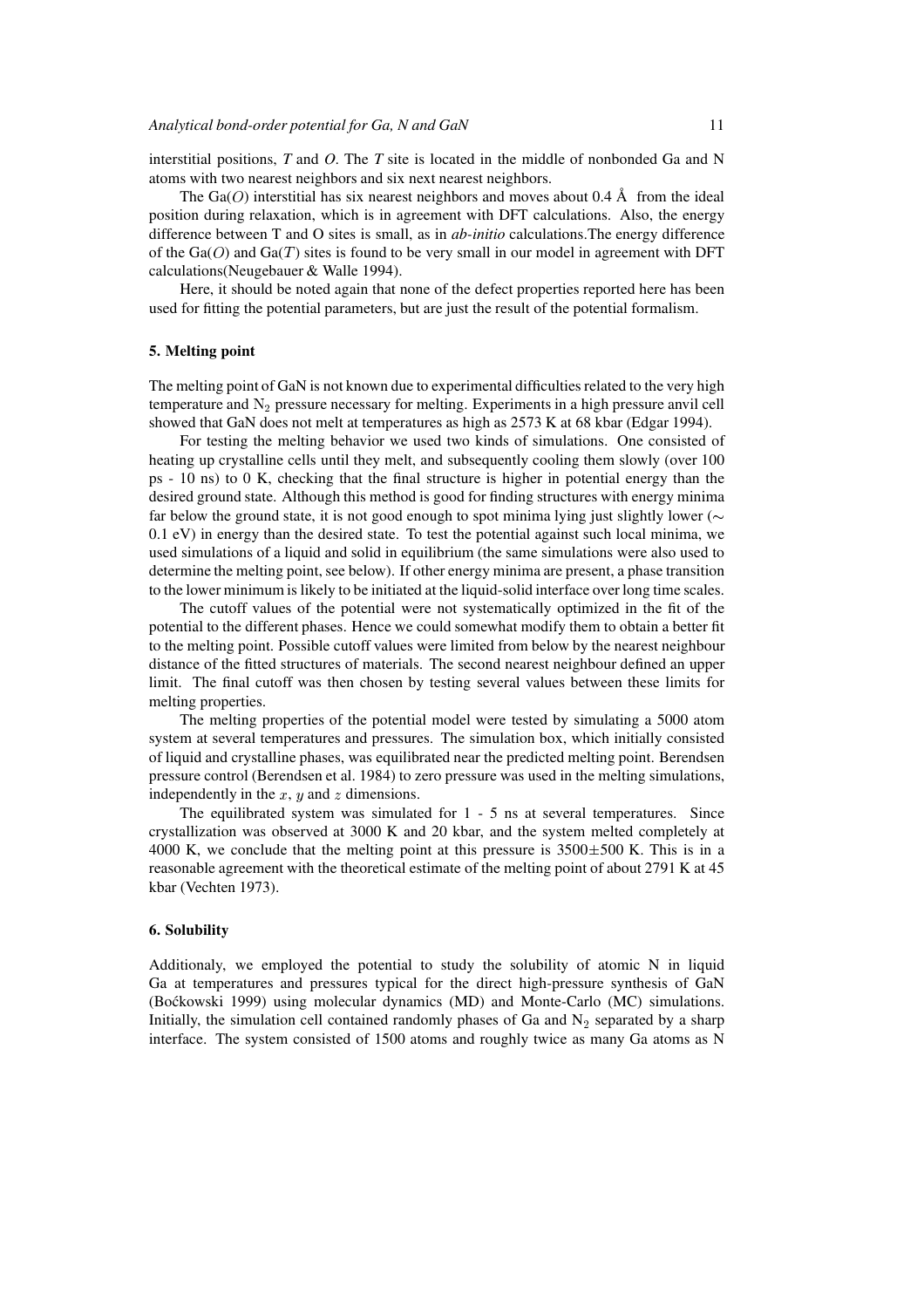atoms. The sample was quenched in a MD simulation to 0 K and 0 kbar. This configuration was used for the MD as well as the MC runs. For the MD simulations the equations of motion were integrated for up to 4 ns at temperatures between 2000, and 3200 K and pressures between 20, and 200 kbar.

We used *NPT*-Monte Carlo to sample the configuration and volume space. The MC simulations essentially gave values within the errorbars of the MD results.



Figure 3. Solubility of N in liquid Ga as a function of temperature at a pressure of 200 kbar.

**Figure 4.** Solubility of N in liquid Ga as a function of pressure for temperatures between 2800 and 3200 K.



In order to distinguish atomic nitrogen and  $N_2$  dimers a simple energy criterion was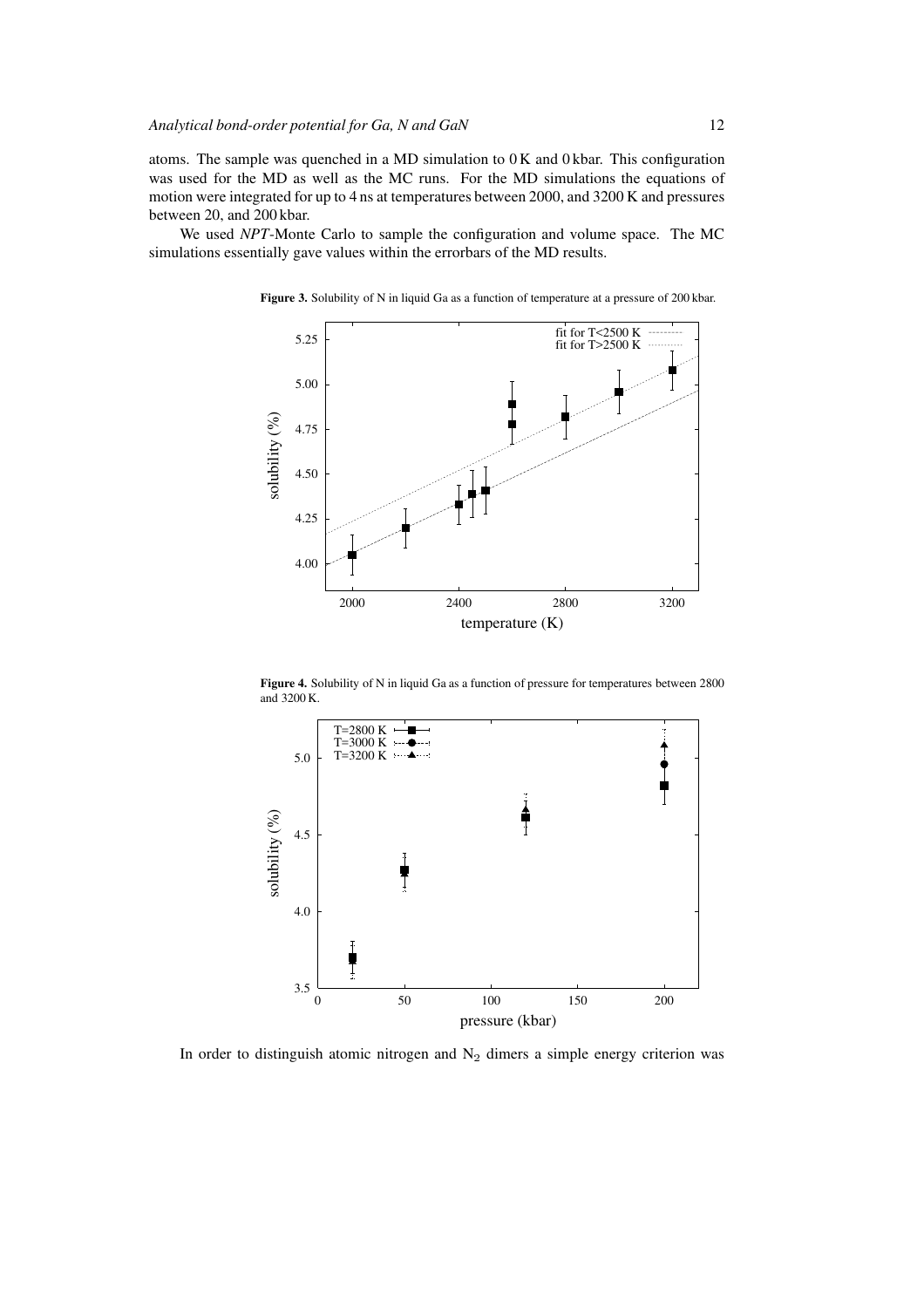applied. The potential energy of a dimer is known to be -4.9 eV. We determined that a cutoff energy of -4.1 eV allows a simple distinction of atomic nitrogen ( $E_{pot} > -4.1 eV$ ) and molecular nitrogen ( $E_{pot} < -4.1 eV$ ).

The nitrogen concentration in the Ga melt was plotted as a function of time to ensure that a steady-state had been reached. The solubility was calculated as the average over the equilibrated datapoints. Figure 3 shows the temperature dependence of the solubility of N in liquid Ga at a pressure of 200 kbar. At this pressure a clear trend of the solubility to increase with temperature can be observed. However, at lower pressures the solubility is found to be essentially unaffected by a raise in temperature. On the other hand, there is a pronounced pressure dependence for all temperatures tested here as illustrated in figure 4.

#### **7. Conclusions**

We have presented a new analytical potential for modelling Ga, As and GaN using a shortranged bond-order algorithm. The potential describes with good accuray different dimer properties and several solid structures of the pure elements and the compound including metastable configurations. Important point defect properties, like the nitrogen vacancies, are in line with theoretial results from DFT-calculations. Moreover, the potential gives a reasonable description of melting behavior and solubility of nitrogen. This is to our knowledge the only classical potential that describes structure and bonding of Ga, N and GaN within one analytical form and therefore allows atomistic computer simulations of a wide range of materials problems related to GaN. Most importantly, this study shows that a number of relevant materials properties of GaN without including long-range forces. The energy difference of wurtzite and zinc blende, however, cannot be described with the current approach. Wherever these subtleties do not affect the materials process one wants to simulate, this new GaN potential should be an appropriate model for atomistic computer simulations of GaN.

## **8. Acknowledgements**

The research was supported by the Academy of Finland under projects No. 46788 and 51585. Grants of computer time from the Center for Scientific Computing in Espoo, Finland are gratefully acknowledged.

This joined study was made possible by the support of the finish academy of science and the german foreign exchange server (DAAD) through a bilateral travel program.

## **References**

n.d. The Q vector is misstyped in Ref.s (Martin 1972, Kim et al. 1996). It should read as:  $Q = \sqrt{2}/6[1 - 1 - 2]$ . A¨ıchoune N, Potin V, Ruteran P, Hairie A, Nouet G & Paumier E 2000 *Comp. Mat. Sci.* **17**, 380–383. Albe K, Nordlund K, Nord J & Kuronen A 2002 *Phys. Rev. B* **66**, 035205. B´er´e A & Serra A 2002 *Phys. Rev. B* **65**, 205323. Berendsen H, Postma J, van Gunsteren W, DiNola A & Haak J 1984 *J. Chem. Phys.* **31**, 3684. Bo´ckowski M 1999 *Physica B* **265**, 1–5. Boguslawski P, Briggs E L & Bernholc J 1995 *Phys. Rev. B* **51**(23), 17255. Boucher D E, DeLeo G G & Fowler W B 1999 *Phys. Rev. B* **59**(15), 10064 – 10070. Brenner D 1989 *Phys. Rev. Lett.* **63**(9), 1022. Edgar J 1994 *Properties of group III-nitrides* Inspec London. Eremets M I, Hemley R, Mao H & Gregoryanz E 2001 *Nature* **411**, 170. Gorczyca I, Svane A & Christensen N 1997 *Solid State Comm.* **101**(10), 747–752. Gorczyca I, Svane A & Christensen N E 1999 *Phys. Rev. B* **60**(11), 8147.